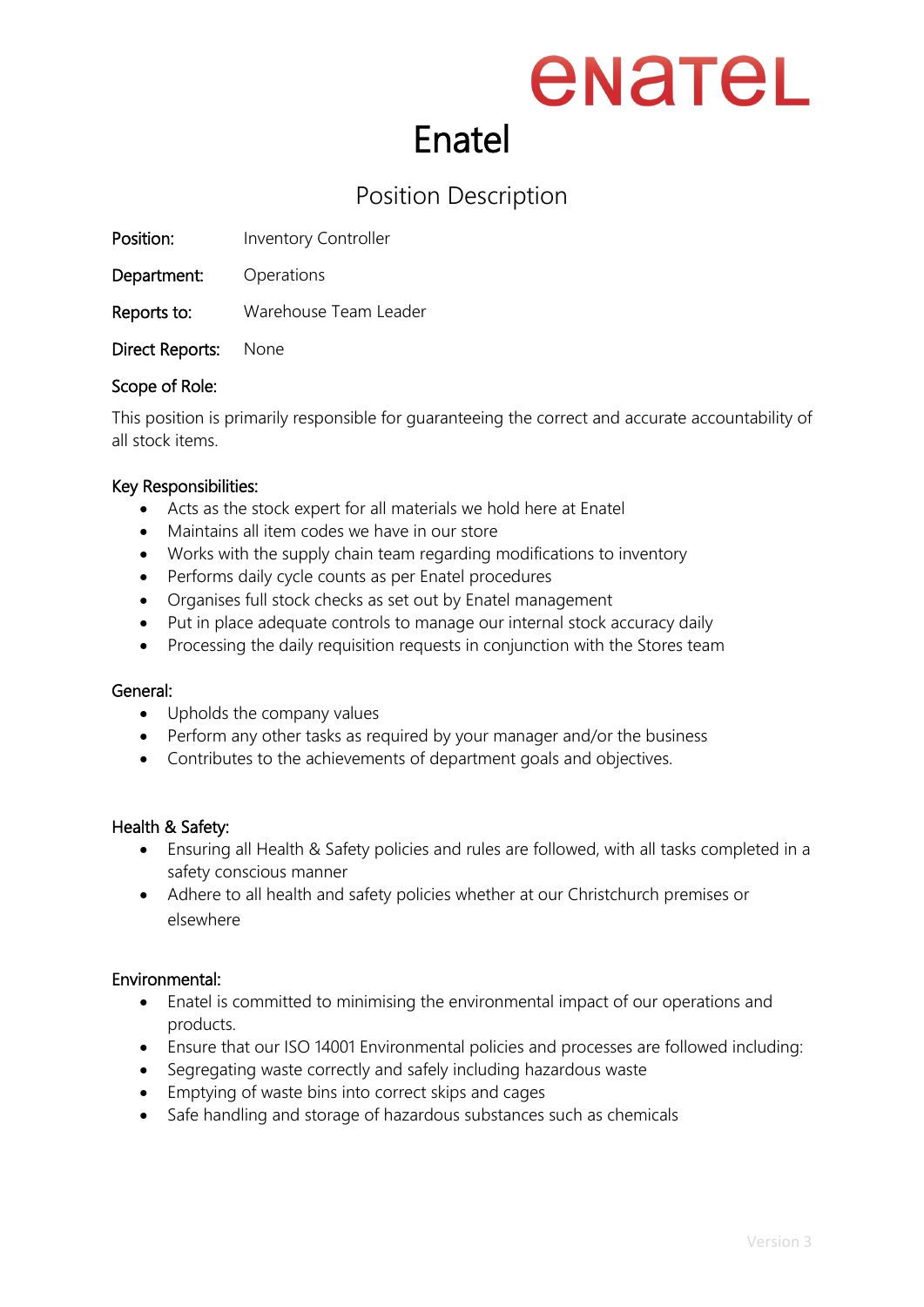## enatel

#### Key Relationships:

| Internal             | External         |
|----------------------|------------------|
| • Operations Manager | • Stock Auditors |
| Finance<br>$\bullet$ |                  |
| • Procurement        |                  |
| Planning             |                  |
| • Store Group Leader |                  |

#### Person Specification:

| Attribute    | <b>Essential</b>                                                                                                                                                                                                                                                                                                                                                                                                                                                                                                                                                                                                                                                                                                                                                                                                                                                                                                                                                                                                                         | Desirable |
|--------------|------------------------------------------------------------------------------------------------------------------------------------------------------------------------------------------------------------------------------------------------------------------------------------------------------------------------------------------------------------------------------------------------------------------------------------------------------------------------------------------------------------------------------------------------------------------------------------------------------------------------------------------------------------------------------------------------------------------------------------------------------------------------------------------------------------------------------------------------------------------------------------------------------------------------------------------------------------------------------------------------------------------------------------------|-----------|
| Competencies | Functional/Technical Skills - has<br>the functional and technical<br>knowledge and skills to do the job<br>at a high level of accomplishment.<br>Learning on the Fly - the ability to<br>$\bullet$<br>learn quickly in a new<br>environment.<br>Action orientated - enjoys<br>$\bullet$<br>working hard and is full of energy<br>for the things he/she sees as<br>challenging.<br>Conflict Management - Steps up<br>$\bullet$<br>to conflicts, seeing them as<br>opportunities. Good at focused<br>listening. Can find common<br>ground and get cooperation with<br>minimum noise.<br>Integrity and $Trust - is seen as a$<br>$\bullet$<br>direct, truthful individual; is widely<br>trusted.<br>Problem Solving - looks for<br>opportunities to resolve issues and<br>solve problems.<br>Learns quickly<br>when facing new problems.<br>Organising and Planning - uses<br>$\bullet$<br>resources effectively and<br>efficiently. Accurately scopes out<br>length and difficulty of tasks and<br>projects. Sets objectives and<br>goals. |           |